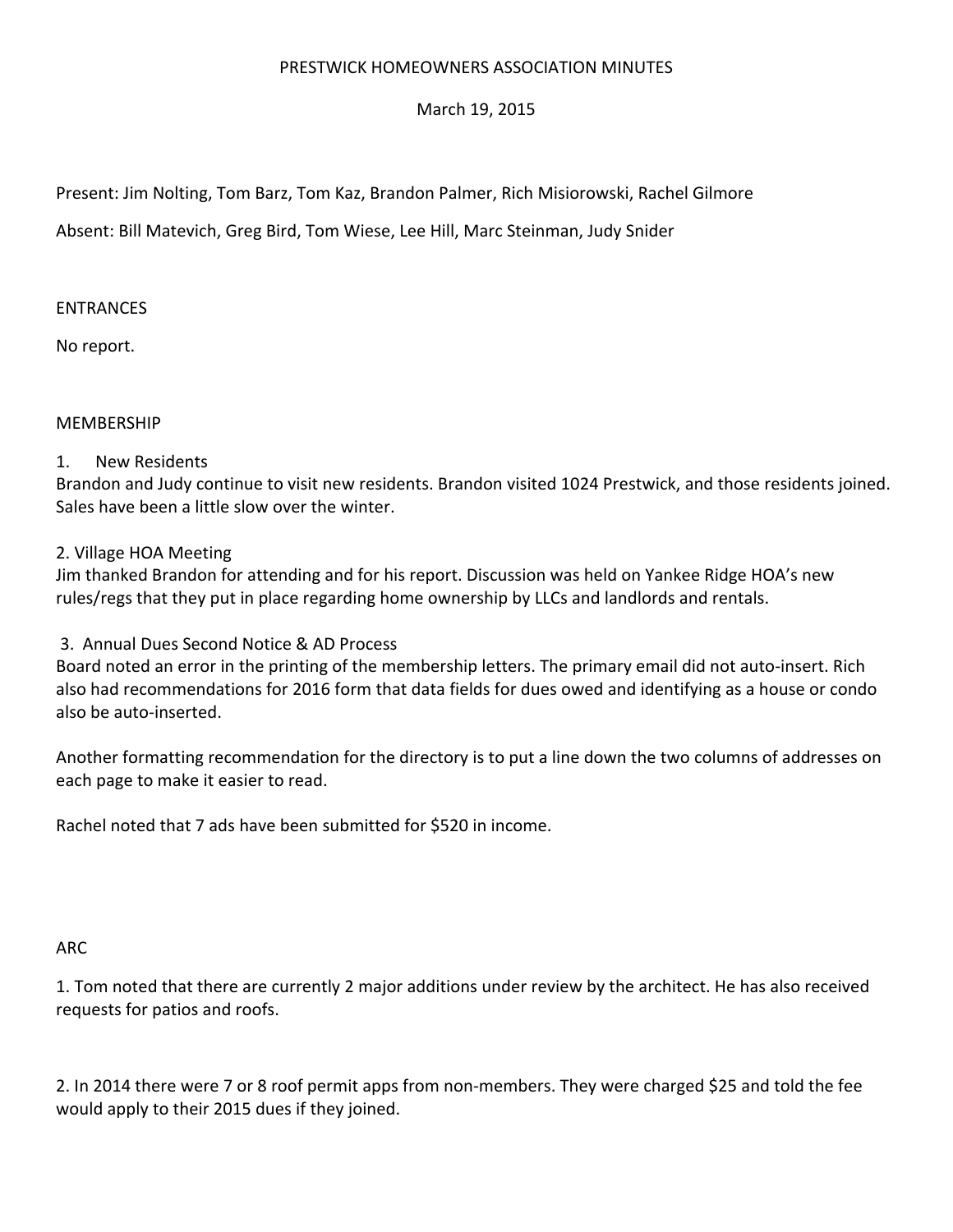## FINANCIAL

## 1. Treasurer's Report

PHA ended the year with @ \$16,000. Currently there is about \$8,000 in checking due to expenses paid in the first quarter of the year. However, dues income will start coming in and bring the balance up. Rich moved and Brandon seconded to approve the Treasurer's report. All were in favor.

#### SOCIAL

PHA budgeted \$2500 for a contribution to the PCC fireworks. Tom B. moved and Rich seconded that PHA spend no more than \$2500 in a donation for the 2015 fireworks. All were in favor.

#### **SECURITY**

Jim noted that Marie D'Ortenzio emailed him with an offer to research security cameras in the neighborhood. Jim is waiting for follow up from her. He shared previous PHA research with Marie.

#### WEB SITE

ACTION ITEM: Rachel will send updates to Catalyst with the winter newsletter and minutes.

## GOVERNMENTAL

Rich noted that he sent a letter to the Village regarding the reverse 911 program. No response yet.

# CODE ENFORCEMENT

1. Lee's code's violation list was submitted to the Village.

 $\rightarrow$  ACTION ITEM: Jim will email Lee to see what the status of his reports is. There has been progress but it's slow.

Discussion was held on the violations log. Board agreed PHA needs to move forward and since Judy volunteered and created a log sheet late last fall, Jim will ask her to proceed with making that an active, working document.

 $\rightarrow$  ACTION ITEM: Jim will contact Judy regarding the violations log and keeping it updated.

2. Village ordinances with highest impact to Prestwick ‐ Brandon & Greg (see notes at end of agenda)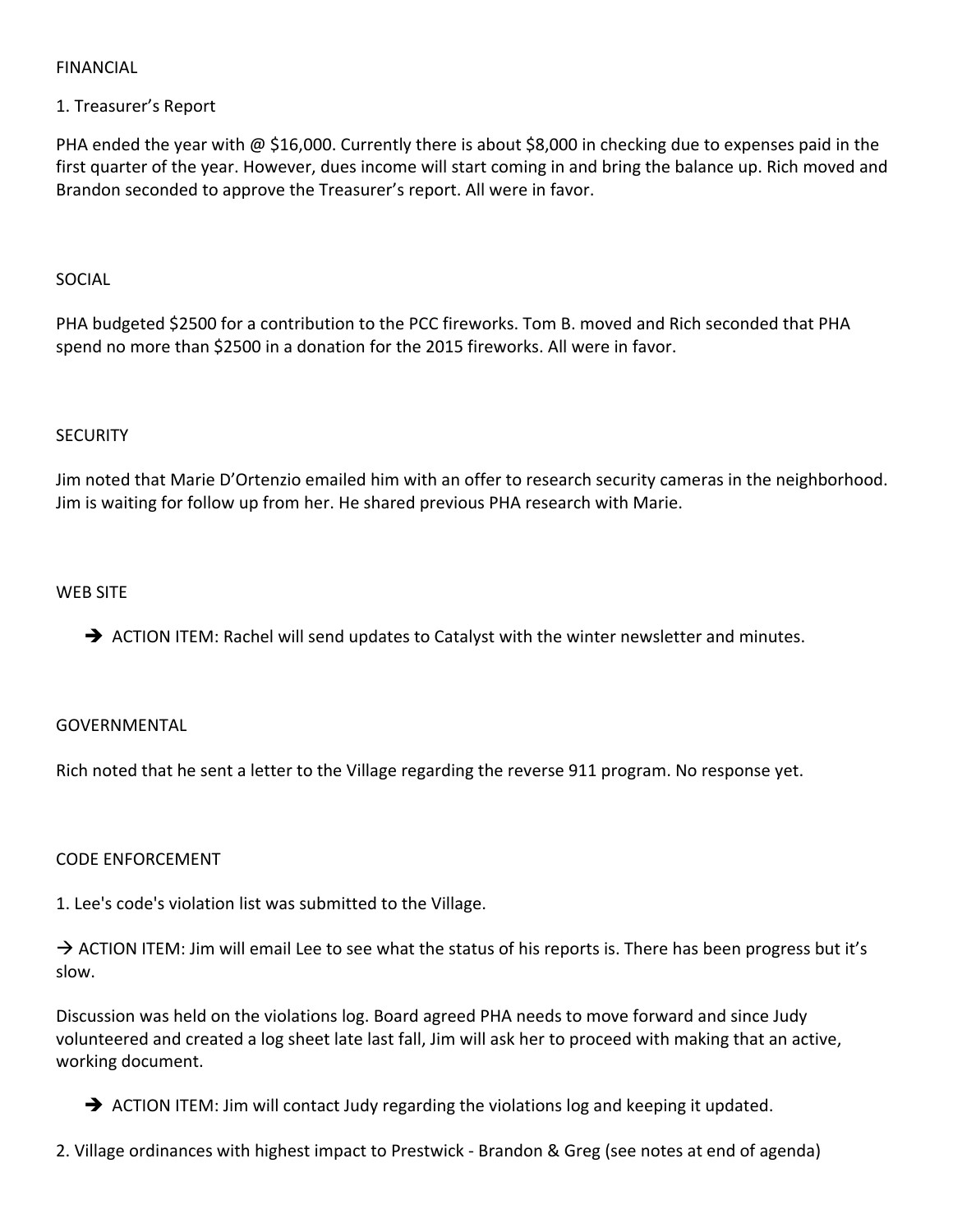Jim thanked Brandon and Greg for their work in highlighting the Village ordinances that impact Prestwick.

LEGAL

No report.

## NEWSLETTER

The next newsletter will go out in early June with the following articles:

- 1. PCC Fireworks
- 2. New Members
- 3. Covenants
- 4. Garden Tips
- 5. A request for volunteers for the Board

## **OTHER**

# 1. Nominate new officers

Tabled until the next meeting.

2. Prestwick Tree Program ( Greg)

Tom B. ordered 125 trees for Arbor Day distribution. Greg and Judy Bird will run the distribution. They are all various species of oak.

# 3. Cul‐de‐sac planting program

Discussion was held on the cul‐de‐sac planting program. Suggestion was made for all board members to drive through the neighborhoods and look at the current state of the cul‐de‐sacs. The recommendation was made not to invest any money in the cul-de-sacs until they are all looped with water lines for easy watering.

→ ACTION ITEM: Greg should talk to Timber Lane residents to see what sort of cul-de-sac planting program they would support.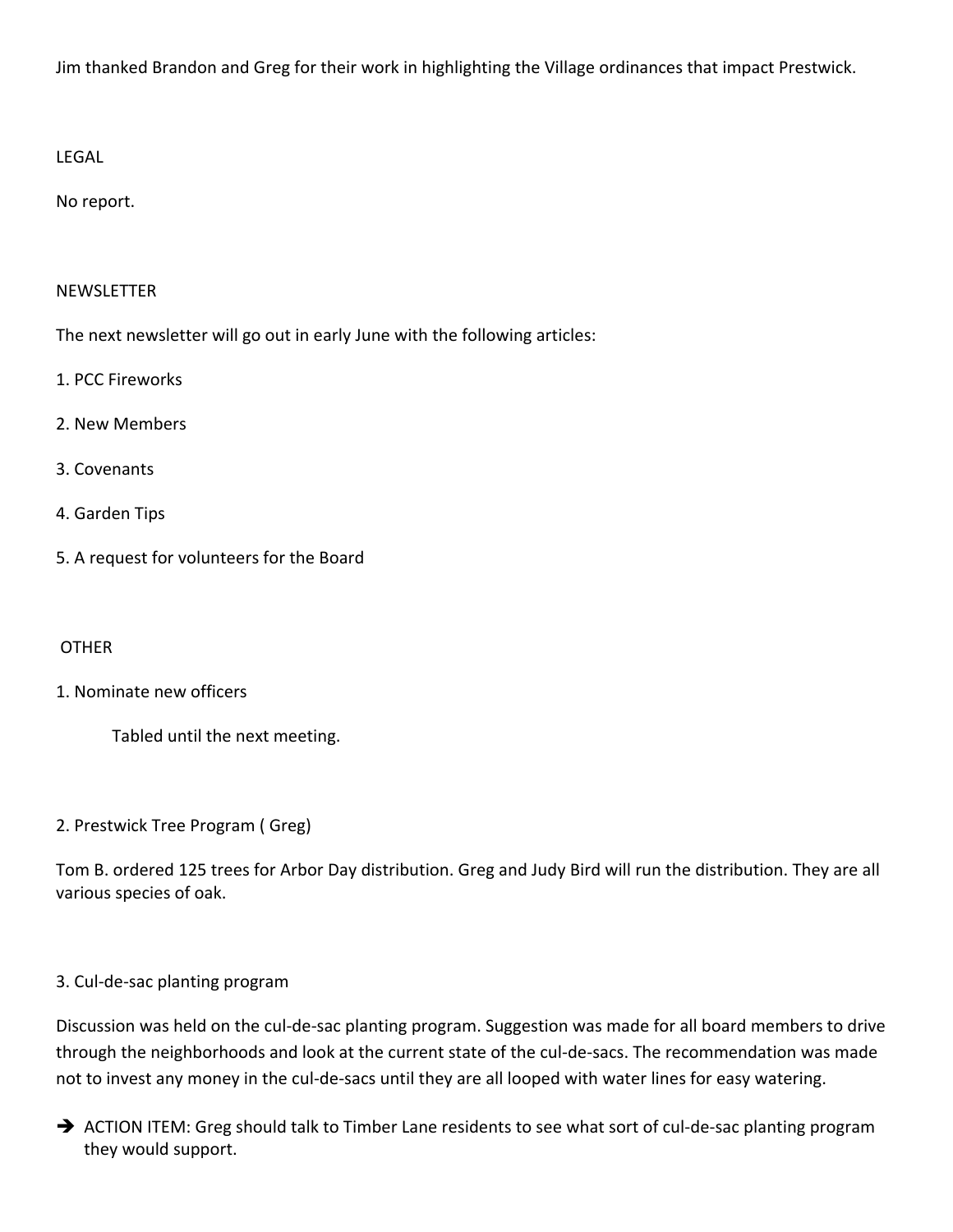#### 4. Local elections

Discussion was held on the upcoming elections. Tom B. noted that he and another Prestwick resident are on the ballot. Suggestion was made for Jim to send an e‐blast letting residents know the date of the upcoming election and that 2 Prestwick residents are on the ballot.

NEXT MEETING:

Wednesday, May 20, at 7 p.m. at the Club.

Tom B. moved and Tom K seconded to adjourn.

Report from Brandon and Greg re: Covenants/Deed Restrictions

Greg and I met to discuss the covenants/deed restrictions of the PHA and Village Ordinances for violations that have been encountered. It should help Marc and Lee with maintaining the spreadsheet and following up with the Village on repeat offenders. Please see below for some notes from our meeting:

1. Prestwick Deed Restrictions and the Covenants of PHA are basically the same as shown on PHA's website. The only Deed Restriction that doesn't show up in the Covenants is item #1. Items #2 through 7 are all replicated in the Covenants.

2. Since the Covenants and Deed Restrictions are essentially the same, the following Deed Restrictions are the primary ones we encounter for violations or inquiries:

 ‐ #3 ‐ No building shall be erected or maintained on any lot unless it be a dwelling house designed and equipped for occupancy as a private residence by a single family only, provided that at the time of or after (but not before) the erection of any such dwelling house, accessory buildings (including servantsâ quarters, private garages and other out‐buildings) may be erected and maintained as appurtenances of such dwelling house. No more than one such dwelling house and the accessory buildings appurtenant thereto shall be maintained on anyone lot at the same time.

 ‐ #5 ‐ No advertising sign or billboard, and no visible oil or gas tank for fuel or other purpose, shall be erected or maintained on any lot.

 ‐ #7 ‐ Notwithstanding that it may comply with the foregoing restrictions, no such dwelling house or accessory building, or septic tank or other facilities for the disposal of sewage, or fence, shall be erected, and no alteration costing more than One Thousand Dollars (\$1,000.00) shall be made to any such dwelling house or accessory building or septic tank or other facilities for the disposal of sewage, or fence, until and unless the plans and specifications for the same have been drawn by a licensed architect, showing the nature, shape,